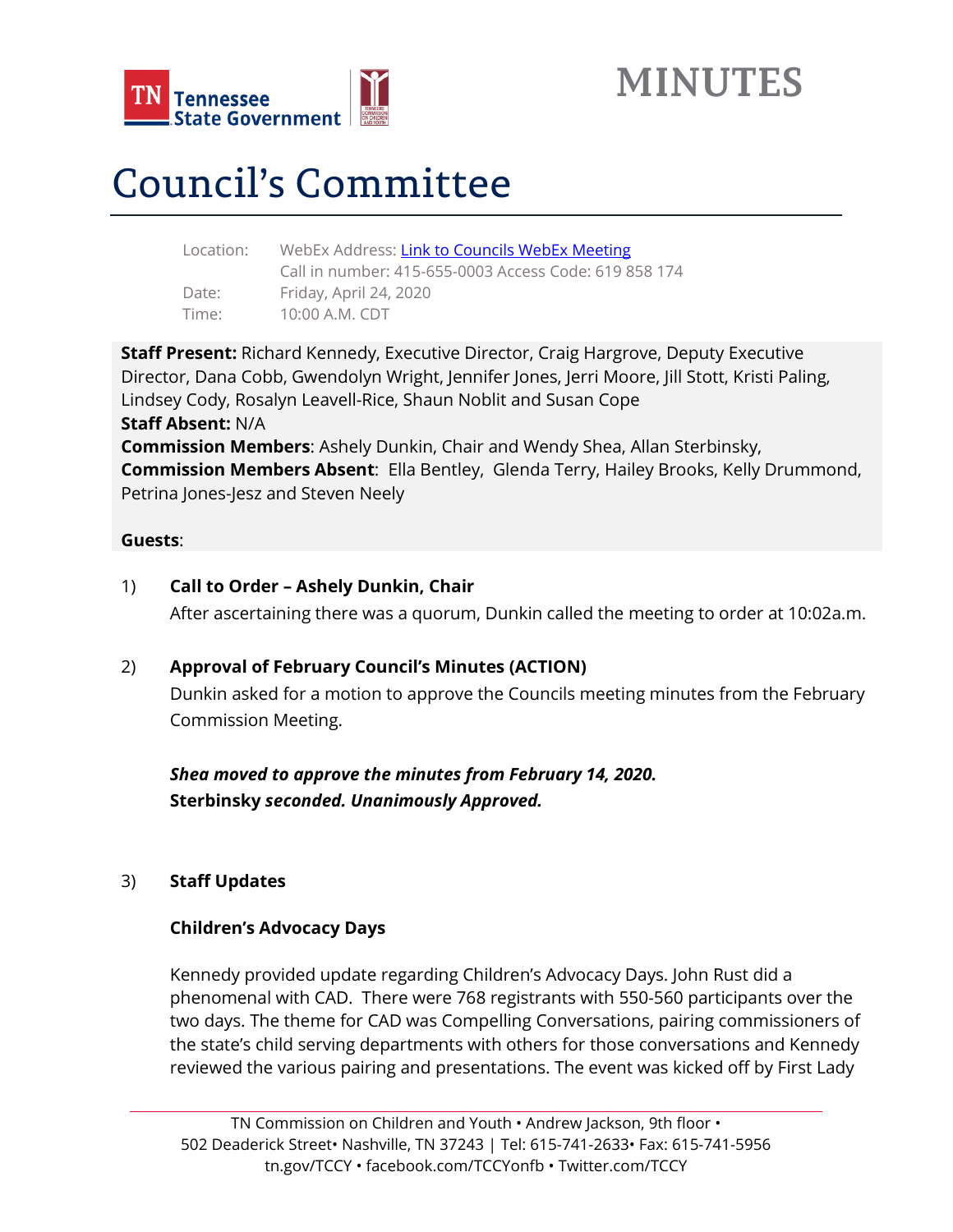

Marie Lee.

The Networking Reception was well attended by CAD participants, but not by legislators.

An Executive Preview Dinner was held the night prior to CAD with staff, presenters and other targeted invitees. Participants had the opportunity to hear CAD presenters give brief synopsis of their upcoming CAD conversations/presentations. There were 110 participants, many of whom have expressed that they found value in it. TCCY is looking forward to replicating this in the future.

Kennedy expressed appreciation for TCCY staff for really stepping up to make CAD successful.

# **Regional Coordinator Director Position**

Kennedy provided an update regarding next steps for the Regional Coordinator Directors position, reminding members that John Rust resigned from this position a few weeks ago. He reported that he and Hargrow have been in discussions about filling the position, but a current state hiring freeze will delay that. In the meantime, Hargrow will be the point of contact between central office and the Regional Administrators and Coordinators.

# **Regional Coordinator Updates**

## **Lindsey Cody**

ETCCY Regional Administrator Lindsey Cody, and SOCAT Regional Coordinator Jill Murphy, hosted "How to Use Consequences that Teach and not Punish" with guest speaker Mathew Portell on February 28, 2020 in Knoxville. Mr. Portell guided attendees through the strategies he and his staff used to transform Fall-Hamilton Elementary school into a trauma-informed culture. The event had a record attendance of 235 attendees representing several counties**.** 

ETCCY Regional Administrator and SOCAT Regional Coordinators conducted an ACEs/Building Strong Brains KMT meeting at the East Tennessee Foundation on February 26, 2020. The East TN Foundation is a public charity and community Foundation created to make East Tennessee communities a better place for future generations. An additional ACEs/Building Strong Brains presentation was conducted on March 6, 2020 at Kingswood Home for Children along with 25 staff members in Bean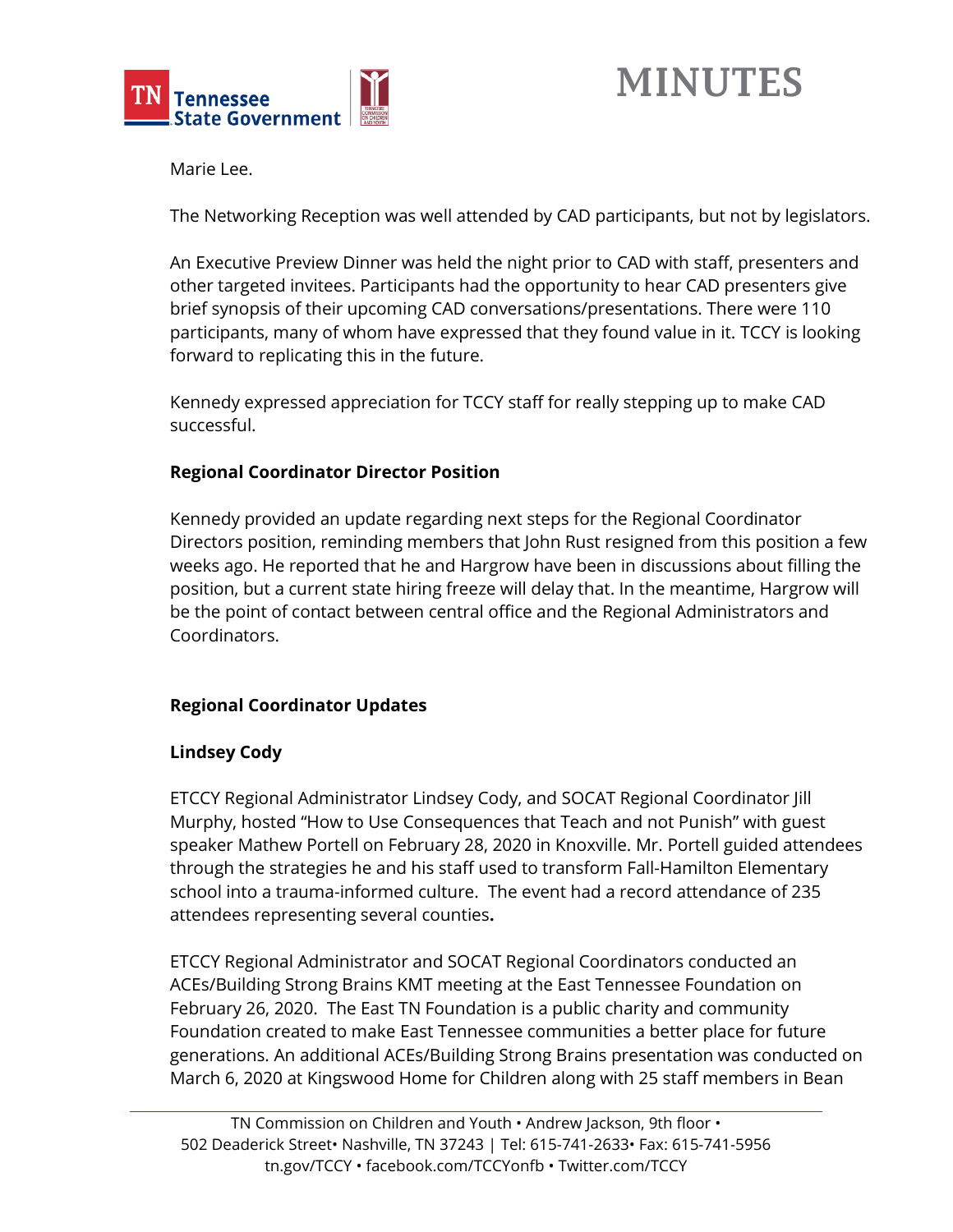

Station, Tennessee. Jill Murphy conducted a presentation of Building Strong Brains for the staff.

The East TN Council on Children and Youth has responded to Council Members during Pandemic crisis by keeping Council Members informed on COVID-19 latest updates, grant and insurance information, Webinars, and other agencies' updates during the social distance period. ETCCY canceled its upcoming event "Darkness to Light" which was scheduled for April  $2^{nd}$ , 2020 and is exploring alternative ways to present to members during the social distancing period.

The Northeast Regional Coordinator has also obtained CEU certificates for the QPR online trainings and the four joint trainings that are happening and will happen across the state.

## **Jill Stott**

The Northeast Regional Coordinator has been sending out 1-2 emails each week to the Northeast Distribution List that contains resources, educational opportunities, and information that have been compiled from numerous sources locally, statewide and nationally.

The Northeast Regional Coordinator is working with Dr. Tim Perry, Sr. Vice President of Children's Services with Frontier Health to host a WebEx training for the Northeast Council on Children and Youth. The topic is *Psychological Effect of Social Distancing and Quarantine on Children.* 

The Northeast Council on Children and Youth is partnering with Community Coalition Against Human Trafficking (CCHAT) and Department of Children's Services along with other agencies in the Northeast Region to establish a workgroup that will help bring education and awareness about human sex trafficking. The Northeast CSEM workgroup brings service providers and community agencies together to address the needs of trafficked minors in the Northeast Region by collaborating on active cases, sharing intelligence and resources, and ensuring that victims are connected to services.

The Regional Coordinator has arranged for virtual training, The Psychological Effect of Social Distancing and Quarantine on Children, with Dr. Tim Perry as the presenter. This training has been opened up to members of all nine of the Regional Councils.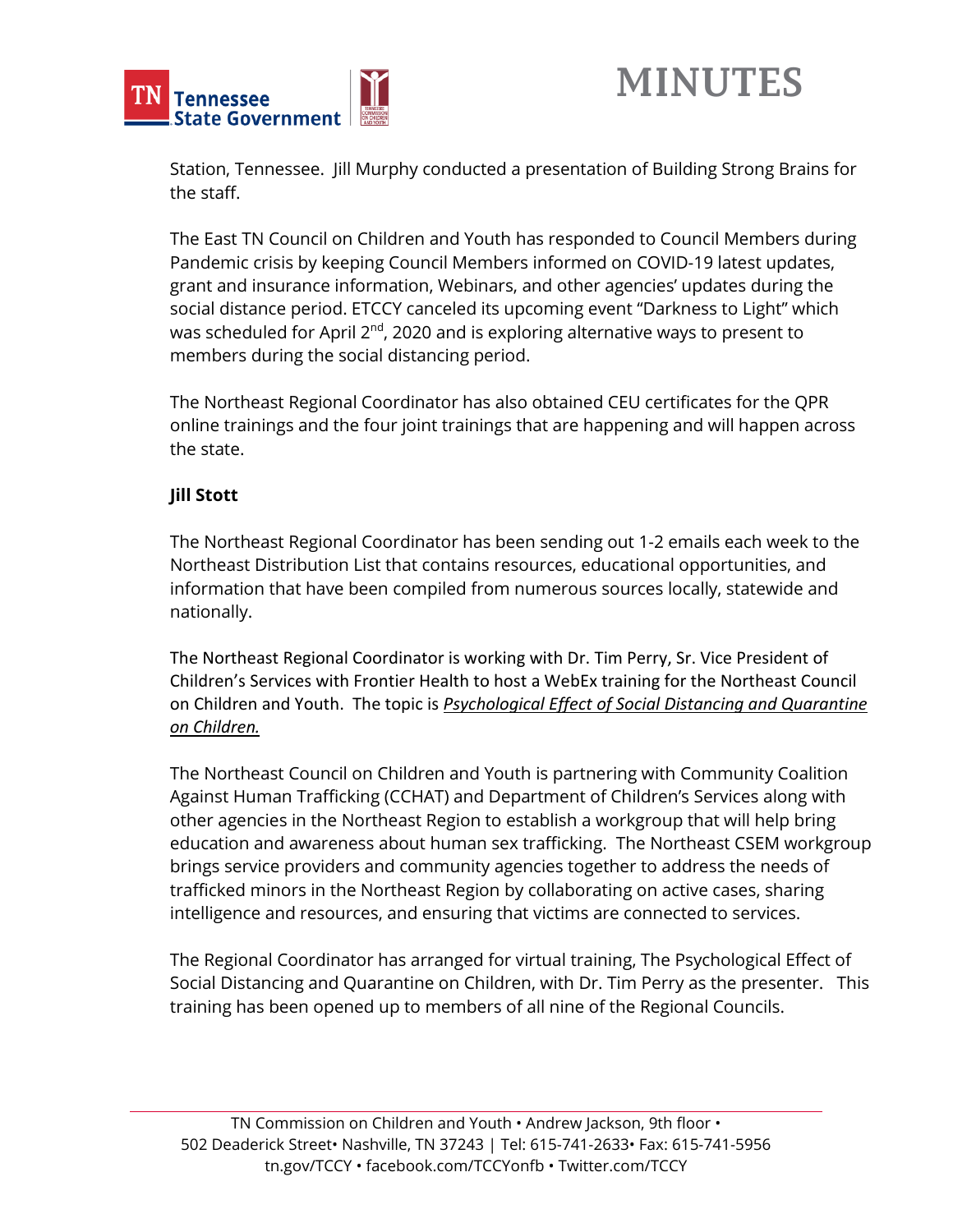

# **Kristi Paling**

Upper Cumberland Regional Coordinator Paling hosted the Vroom and Early Learning Communities' Educational Learning Event on Saturday February 29, 2020. Michelle Smith, Community Engagement Specialist with Save the Children provided an upbeat interactive training with hands on activities for participants. The target audience was early childhood learning providers and educators. The event was held on a Saturday to provide an enrichment training for those unable to attend weekday offerings.

On March 4, 2020, the Regional Coordinator appeared on a local radio show to speak about ACEs.

Upper Cumberland Regional Coordinator Paling hosted this learning event on Friday March 6, 2020. The guest speaker is a hospitalist with Cookeville Regional Medical Center, on the Cookeville Police Department SWAT team, and a psychologist. Dr Averitt began his presentation with a storm debrief for the group to address the trauma and devastation felt by the community. The program listed those major substances of abuse, the consequences of that abuse and what the State and local area is attempting to do about reducing the threats of abuse.

The DeKalb County Health Council has created an "Action Knowledge Mobilization" subcommittee as part of the Health Departments 3-year initiative focusing on issues in each county. As part of utilizing media to raise the awareness about ACEs, Paling was a guest on the WJJLE Radio talk show "Chamber Chat" on March 4, 2020. Putnam County's Health Council also has a Knowledge Mobilization sub-committee which is currently working on a strategy map for ACEs awareness and building a trauma informed community. Webex will be utilized moving forward for the DeKalb and Putnam county committee members to continue planning efforts.

The Coordinator has set up virtual trainings on May 1, 2020 and May 4, 2020 on "The Impact of Domestic Violence on Families" and "The Effect of Trauma on the Brain" on May 5, 2020. The presenter for these trainings is Heather Herman. They have been opened up to all of the nine Regional Councils.

## **Susan Cope**

Mid-Cumberland Council on Children and Youth (MCCY) hosted Engaging Our Communities in Census 2020 with the US Census Bureau, Partnership Specialists, Gabe Powell and Tia Zanghi at Family and Children Services in Nashville, Tennessee on February 28, 2020. The afternoon session was provided by the Commission's Executive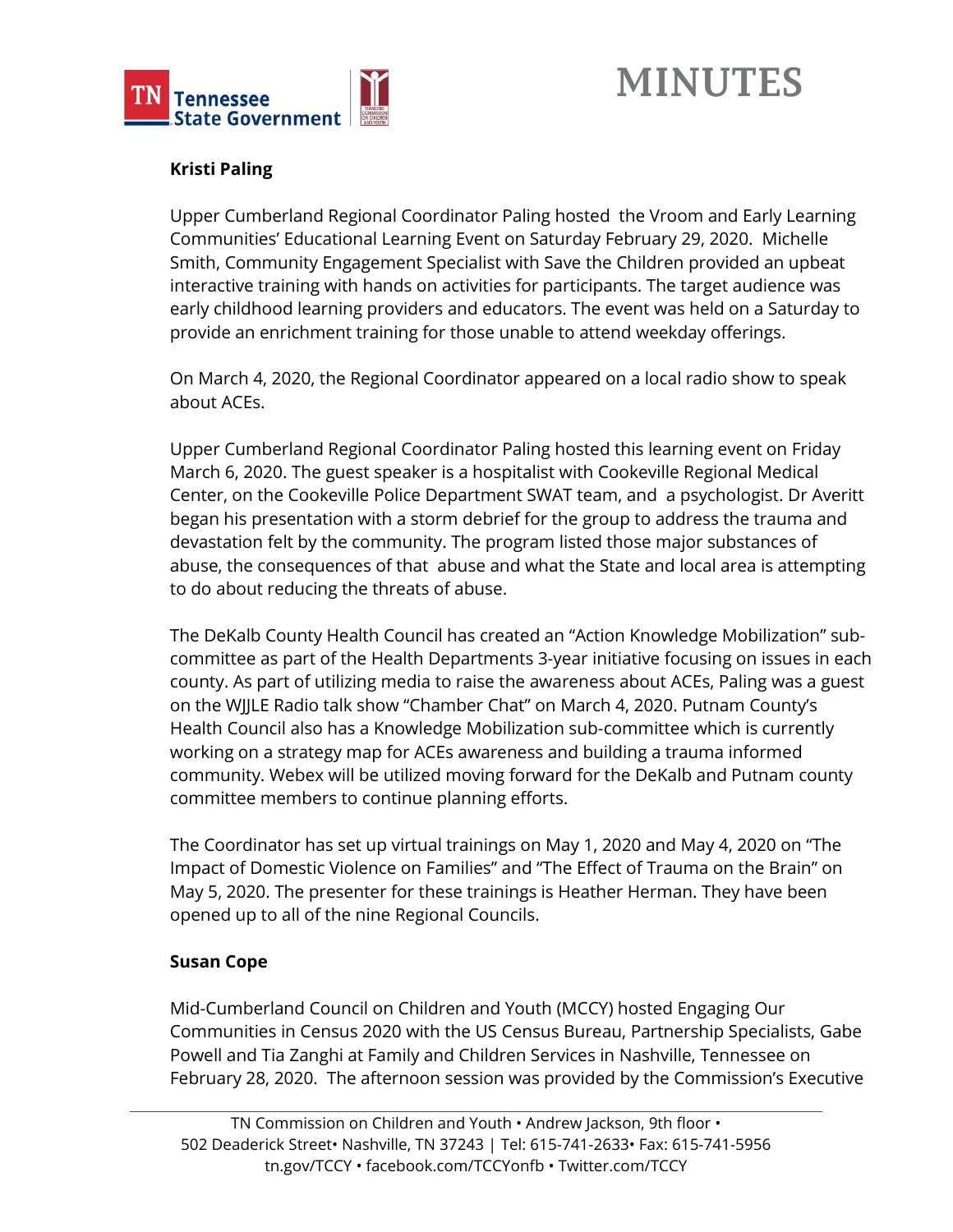

Director, Richard Kennedy and Youth Policy Advocate, Steve Petty. They provided the Tennessee Commission on Children and Youth's Legislative Update report and explained the commission's new approach for addressing legislative items.

Three April trainings have been rescheduled due to the COVID-19 pandemic. Trauma Informed Approach Training for Law Enforcement Personnel in Springfield, TN and Trauma Informed Approach: Train the Trainer in Madison, TN. The new dates are August 20, 2020 and August 21, 2020. The Trauma Informed Approach Training in Gallatin, TN is postponed until after the "Shelter at Home requirement has ended.

The Mid-Cumberland Council (MCCY) Foster Care Education and Legislative Sub-Committees will meet by conference call on April 24, 2020.

## **Shaun Noblit**

The South Central Council had a presentation on Trauma Informed Schools by Taylor Rayfield with the Coffee County Schools on February 24th. Trauma informed practices in Coffee County were discussed.

The South Central Coordinator is giving technical assistance to the Lawrence County Foster Care Review Board in their efforts to become trauma informed. Their first meeting was held in March. More meetings are pending until further notice.

Two trainings originally scheduled for March will have to be rescheduled.

Shaun Noblit will graduate in August from Nashville Law School with a Juris Doctorate degree, with the initial graduation date in may having to be postponed until then, due to COVID-19. The agency is proud of Noblit's accomplishments and is looking forward to his continuous contributions to the agency.

## **Rosalyn Leavell-Rice**

The Southeast Council on Children and Youth trained the Sequatchie County Sheriff's Office, Dunlap Police Department and several child-serving agencies about ACES and the *Handle with Care Initiative.* They came up with a couple of ideas and plan to meet again to determine their planning committee.

The Southeast Council also did two trainings with Rhea County's law enforcement, public libraries, school personnel and family-serving agencies about ACEs and the *Handle with Care Initiative.* The Rhea County Sheriff's Office has implemented a mini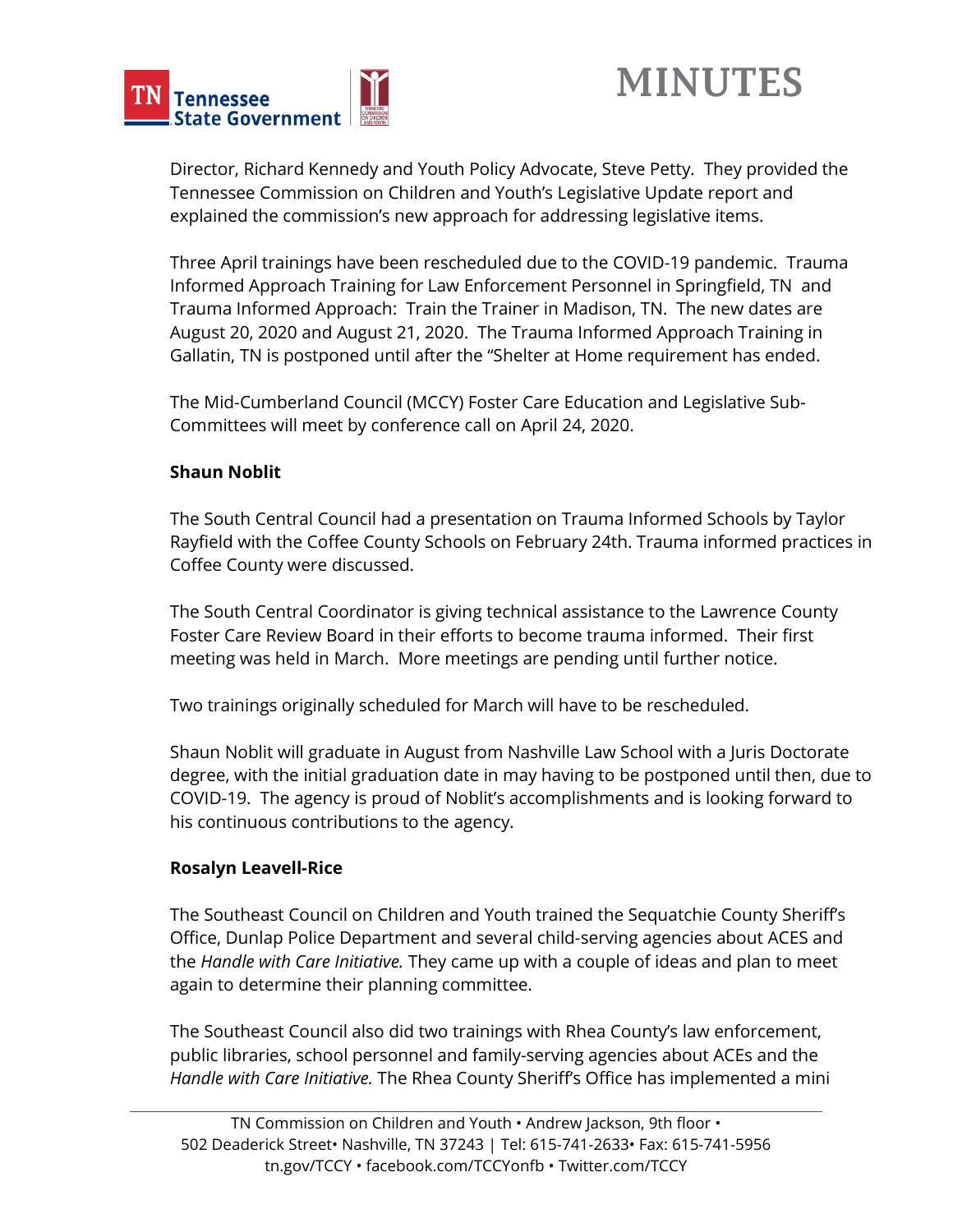



version of Handle with Care until they form a planning committee.

The Southeast Council along with the ACEs Working Group located in Chattanooga are in the planning stages for a T4T reunion with TCCY's Jennifer Drake-Croft as the keynote speaker. If it cannot be held in June, it will be postponed and rescheduled when the opportunity presents itself.

Leavell-Rice expressed gratitude to staff and administration for checking on her after the tornado in Chattanooga. She stated that she is gradually regaining a sense of normalcy, having had to replace her vehicle and air and heating, which were destroyed during the tornado.

## **Dana Cobb**

The NW Council on Children and Youth held their annual Legislative Forum and Networking Breakfast on Friday, February 20, 2020. There were 2 Legislators and 111 participants present. Presentations were made by Melissa Pompilius, Census 2020 and by Bret Brooks, NW Department of Children Services' Regional Administrator. Legislators provided committee updates and answered audience questions.

The NW Council co-sponsored the Safe Kids Coalition of West TN conference, "Child Emergency Preparedness Training, on Saturday, March 7, 2020, at UT Martin. The conference targeted childcare providers, teachers and first responders.

The Rural West Knowledge Mobilization Team postponed the Second Annual West TN Critical Conversations Summit, scheduled for April 15, 2020, in Jackson and the Lake County Community Resilience Forum scheduled for April 17, 2020.

The NW Council Ethics Training, "Promoting Equity and Social Justice by Addressing Individual and Systemic Biases - Moving from Awareness to Action", that was scheduled for March 20, 2020, has been postponed. There were approximately 250 preregistrants. This training will be rescheduled.

## **Gwen Wright**

The Memphis/Shelby County Children and Youth Council had to reschedule a learning opportunity, Gun Safety and Children, originally scheduled for February 26, 2020. The presenter had to cancel two weeks prior to the meeting and it was rescheduled for April  $22^{nd}$ . This meeting has been postponed again and will be rescheduled.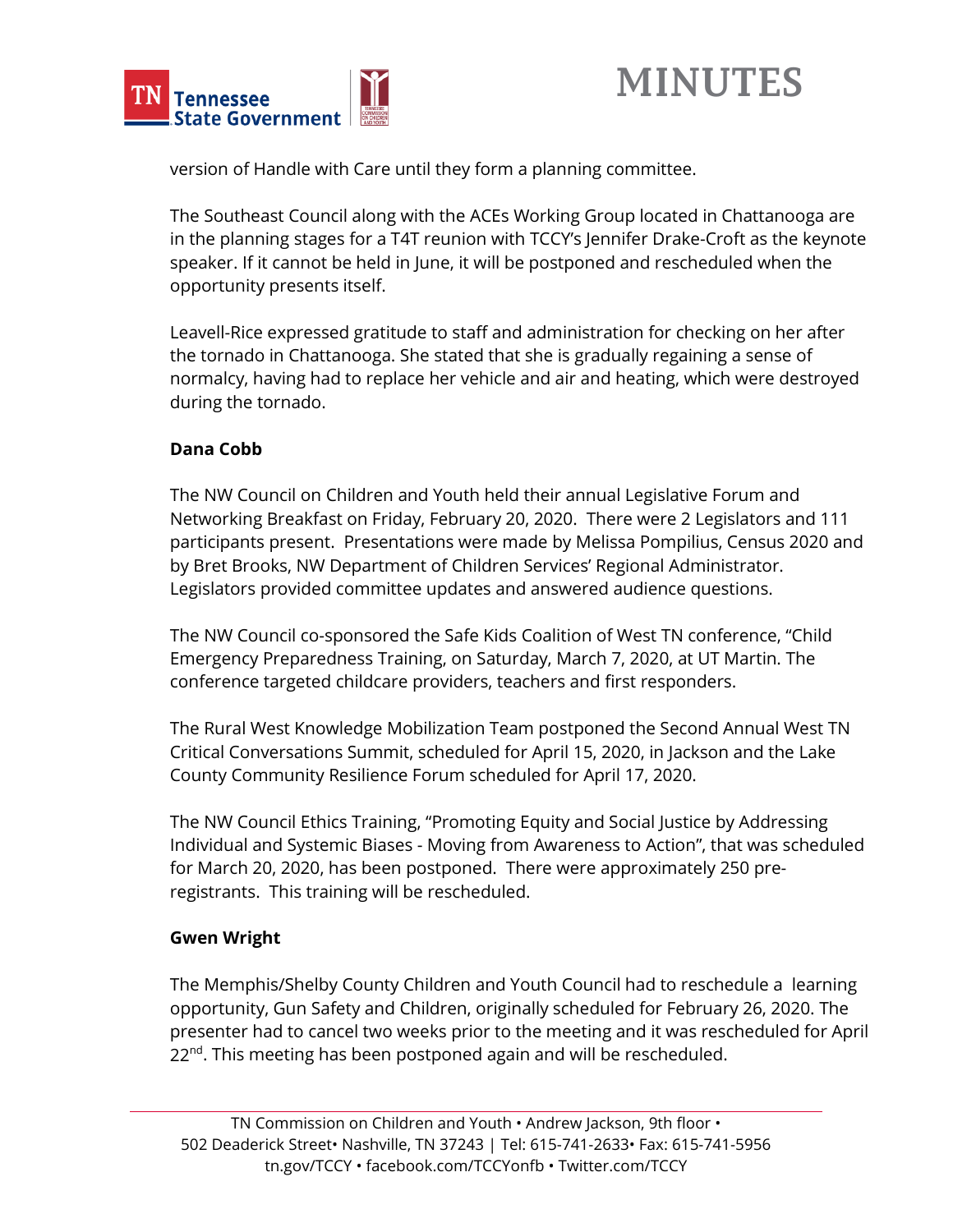

The Memphis/Shelby County Children and Youth Council the All Kids Count: The 2020 Census learning opportunity scheduled for March 26, 2020, but it had to be cancelled. It will not be rescheduled as the information that participants could gain will no longer be relevant by the time it can possibly be rescheduled.

The Second Annual West Tennessee Critical Conversations Summit, a joint effort of the three West Tennessee Regional Coordinators, scheduled for April 15, 2020, in Jackson has been tentatively rescheduled for June 17, 2020.

The Regional Coordinator spoke about young children and the 2020 Census at various community meetings of which she is a part, including the Department of Children Services Community Advisory Board, the Nurse Family Partnership Community Advisory Board and the Early Success Coalition. She has kept Council members informed about mental health, financial and other resources available to help them, and the children and families that they serve. She has also provided Council members with information on webinars and other distance learning opportunities available during this time and how to access them.

# **Jerri Moore**

Jerri Moore met monthly with the new Southwest Council Board to rejuvenate the Southwest Council and to plan and create a line-up of Southwest Council events to host, participate in, collaborate on, and/or sponsor with help from the Northwest Council.

Jerri Moore and several members of the Rural West Knowledge Mobilization Team met with Judge McMahan (Juvenile Court Judge in McNairy County) via Zoom Conference Call as a follow-up to the February McNairy County Forum to help plan and implement more programs and events for McNairy County families and community partners. Judge McMahan (with the help of the KMT members) identified at least 3 new programs and 1 day-long event for McNairy County that could be helpful to McNairy County residents.

Jerri Moore co-chairs the Region VI Children's Committee for Tennessee Department of Mental Health and Substance Abuse Services. This quarter she joined via in person and conference calls to provide suggestions and data to complete the 2021 Needs Assessment Survey for mental health and substance abuse for children and adults in the rural West Tennessee.

**\*\*\* All of the Regional Administrators and Coordinators co-hosted, and/or continue to co-host, QPR Suicide Prevention online trainings with the Tennessee Suicide Prevention Network. All are also participating in the virtual "Impact of**